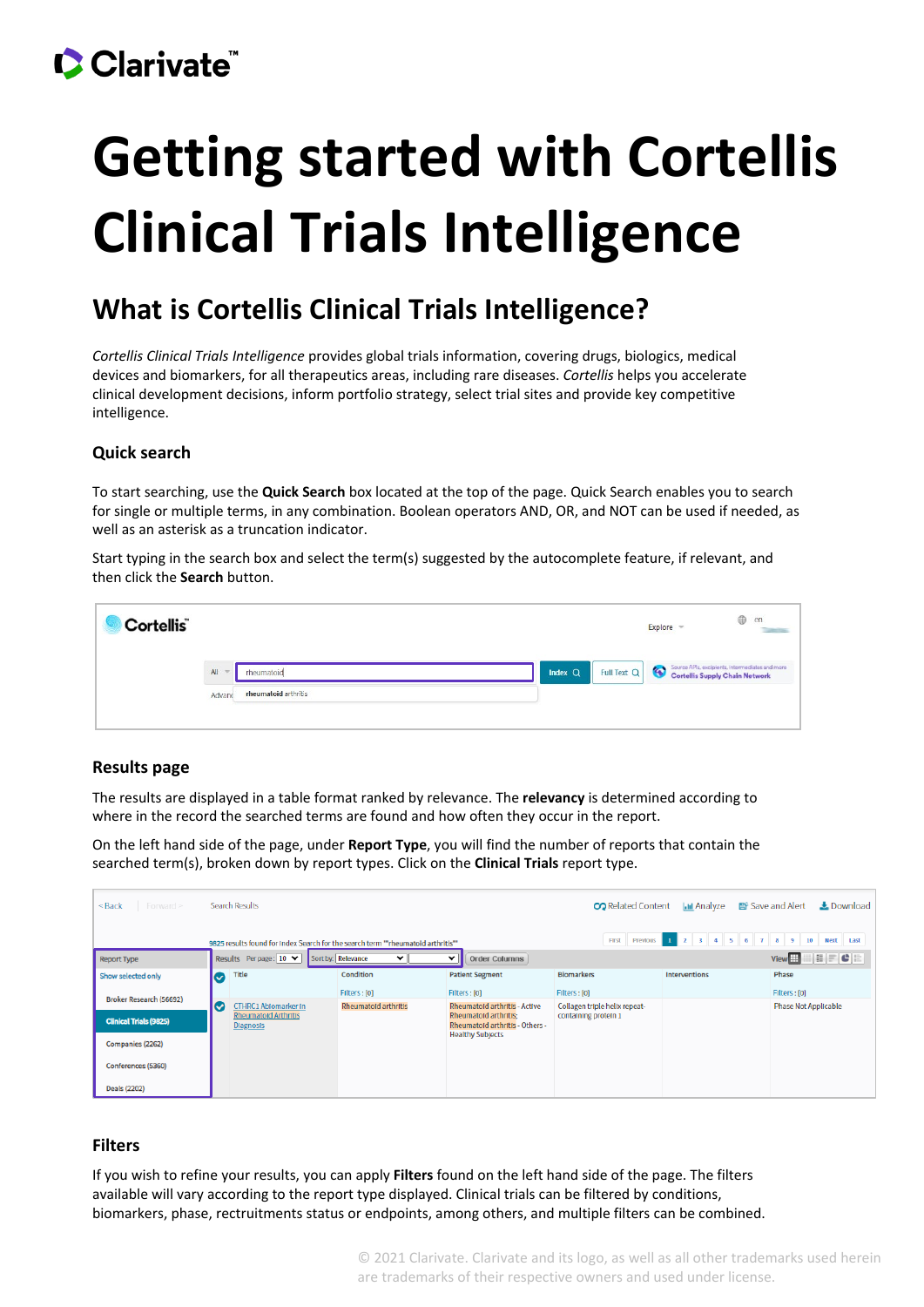## Clarivate

For example, to narrow down to ongoing trials in a specific phase for your indication, click on **Show all filters** on the left. Select the condition(s) of interest (**Hierarchical List** is recommended in order to include sub- terms), click on **Phase** to select the relevant phase(s) and then click on **Recruitment Status**, make your selection and click on the Apply button.

|                              | <b>SHOW ALL FILTERS</b>                  |                                                                                     |                     |  |  |
|------------------------------|------------------------------------------|-------------------------------------------------------------------------------------|---------------------|--|--|
|                              | Search Condition<br>Look up              | Non-Hierarchical List<br>Hierarchical List                                          | $\overline{\omega}$ |  |  |
| <b>Refine Search</b>         | <b>Condition</b>                         | $\Box$ Altillalgia (45)<br>ė.<br>Arthritis (6069)                                   |                     |  |  |
|                              | <b>Patient Segment</b>                   | Behcets disease (18)                                                                |                     |  |  |
| <b>Search within Results</b> | <b>Biomarkers</b>                        | Chondrocalcinosis (1)<br>Gout (90)                                                  |                     |  |  |
|                              | <b>Blomarker Type</b>                    | Infectious arthritis (3)                                                            |                     |  |  |
|                              | <b>Blomarker Role</b>                    | Osteoarthritis (1415)                                                               |                     |  |  |
| <b>Search</b>                |                                          | Periarthritis (4)                                                                   |                     |  |  |
|                              | <b>Drug Pipeline Interventions</b>       | Psoriatic arthritis (326)                                                           |                     |  |  |
|                              | Drug Pipeline Highest Development Status | Reiter syndrome (1)<br>Rheumatold arthritis (4622)<br>M                             |                     |  |  |
| Condition                    | <b>Site Name</b>                         | $\triangledown$ Adult onset Stills disease (27)                                     |                     |  |  |
|                              | <b>Contact Name</b>                      | $\boxed{\checkmark}$ Felty syndrome (1)                                             |                     |  |  |
| Rheumatold arthritis (4428)  | Sponsors/Collaborators                   | $\triangledown$ Juventle rheumatoid arthritis (192)<br>Joint Injury (57)<br>Đ       |                     |  |  |
| Osteoarthritis (1415)        |                                          | Ð<br>Perlarticular joint disease (3)                                                |                     |  |  |
|                              | Phase                                    | Đ<br>Synovitis (30)                                                                 |                     |  |  |
| Psortasts (499)              | <b>Recruitment Status</b>                | Đ<br>Muscle disease (80)                                                            |                     |  |  |
| Show all filters             | <b>Reason for Trial Discontinuation</b>  | Ð<br>Musculoskeletal Infection (1)                                                  |                     |  |  |
|                              |                                          | Đ<br>Musculoskeletal Injury (59)<br>Ð<br>Musculoskeletal system Inflammation (6079) |                     |  |  |
|                              | <b>Organization Type</b>                 |                                                                                     |                     |  |  |
|                              | Drug Pipeline Target-based Actions       | $\overline{\phantom{a}}$                                                            |                     |  |  |
|                              |                                          | Cancel                                                                              | <b>Apply</b>        |  |  |

#### **Other options**

Cortellis offers various options to analyse and manage your data further. All options are available just above the results page.

| < Back<br>Forward > |                                                 | Search Results                     |                                      |              | <b>Int</b> Analyze<br>4 | Le Download<br><b>E</b> Save and Alert<br>-- |
|---------------------|-------------------------------------------------|------------------------------------|--------------------------------------|--------------|-------------------------|----------------------------------------------|
|                     | 9828 results found for ""rheumatoid arthritis"" |                                    |                                      |              |                         | ast V<br>456789                              |
| Report Type         | Results Perpage: 10 v                           | Sort by: Relevance<br>$\mathbf{v}$ | <b>Order Columns</b><br>Descending ▼ |              |                         | $\bullet$<br>View  <br>摄                     |
| Show selected only  | Title<br><b>M</b>                               | Condition                          | Sponsor Only                         | Phase        | <b>Patient Segment</b>  | Interventions<br>$\overline{\phantom{0}}$    |
|                     |                                                 | Filters: [0]                       | Filters: [0]                         | Filters: [0] | Filters: [0]            |                                              |

- **1.Download**: lists of results can be exported in multiple formats (Excel, BizInt, PDF andWord).
- **2. Save and Alert**: email alerts can be set up to be automatically notified of new trials matching your search query and to monitor changes in recruitment status and trial results being published.
- **3.View**: the display of the results page can be changed by selecting one of the available View options. The **Rank by View** helps you quickly visualize your results in a graphical display and rank top 10, 20 or 30 sponsors, countries, endpoints, interventions, etc.